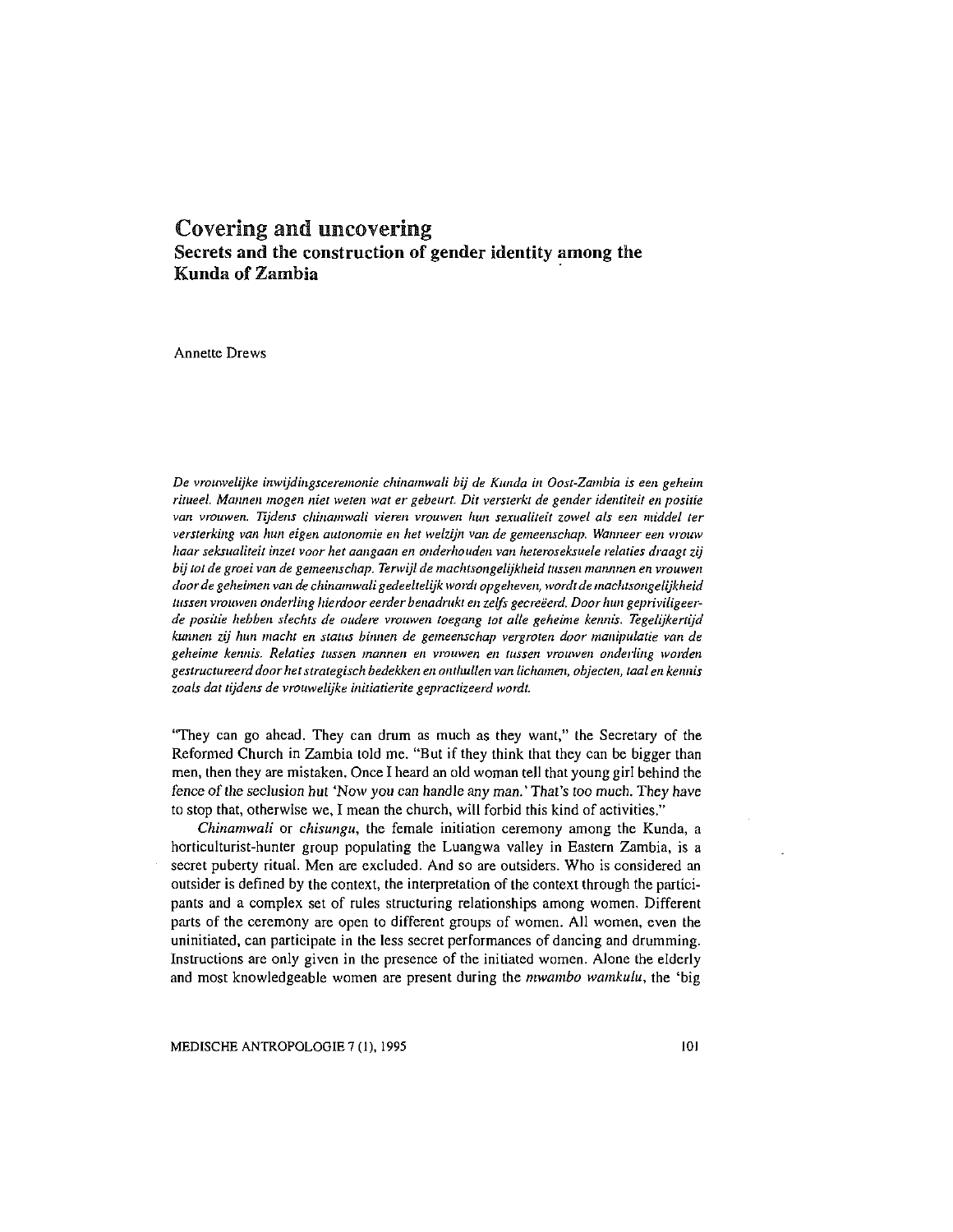tradition'. The mother of the neophyte, as well as non-related women, are excluded from the hut when the *namkungwi* and the *phungu,* the ritual instructors, give their personal advice to the *ndola,* the neophyte. The question is how the covering and uncovering of knowledge within the cultural performance of the female initiation ceremony reflects and constitutes male/female relations and relations among women in the context of Kunda society.

# The Kunda

The Kunda are a small matrilineal group who migrated at the end of the last century from the Congo-basin to the Luangwa valley in the Eastern Province of Zambia. Among the Kunda, also people from other, mainly matrilineal groups like the Chewa, the Nsenga and the Ngoni are living. Their language, Chikunda, is almost exclusively used in ritual settings. Otherwise, the inhabitants of the Luangwa valley speak a local variant of the lingua franca of the region, Chinyanja. As subsistence farmers, the Kunda cultivate maize, beans, groundnuts, rice and sorghum. On an ideological level, they consider themselves hunters. Despite the fact that the importance of hunting for the survival of the Kunda has decreased due to both general modernization processes and the management of natural resources by the National Park and Wildlife Services, men still hunt buffaloes, wild pigs and different kinds of antelopes on a more or less regular basis.

The Kunda trace their descent through women. A child belongs to the clan of its mother and is under the authority of its mother's brother. On marriage, the groom moves to the homestead of his bride where he has to work for his in-laws in order to legalize his marriage. After the initial uxorilocal residence of the couple, the parents of the wife may allow the son-in-law to take his wife home. In the valley approximately 25% of the couples lives virilocally.

Gender relations are structured by two, conflicting types of discourse. On the one hand, men and women are considered equal. They fulfil complementary tasks in society which are equally appreciated. Women are central because kinship is organized through them. As wives and mothers, women establish most of the relationships which constitute Kunda society. Women are prominent in the business of healing where they can acquire a high status as healers. On the other hand, men are privileged with regard to highly valued political roles. They have more access to posts with formal authority. Within marriage, the man is considered the head of the household.

As in most cultures, age is highly respected among the Kunda. Within social relationships, age is the most important factor for the establishment of a hierarchy generally overruling factors like gender, wealth, or professional status.

The material for this article springs from my research on pregnancy and birth which I carried out between March 1989 and July 1992 in Kamoto in the Eastern Province of Zambia (see Drews 1995). I developed my arguments with the help of my field notes on the seven initiation ceremonies in which I participated. In four instances, I made recordings (including one video recording), transcriptions and translations of the performance. In this context, I would like to mention Kratz's (1988) study on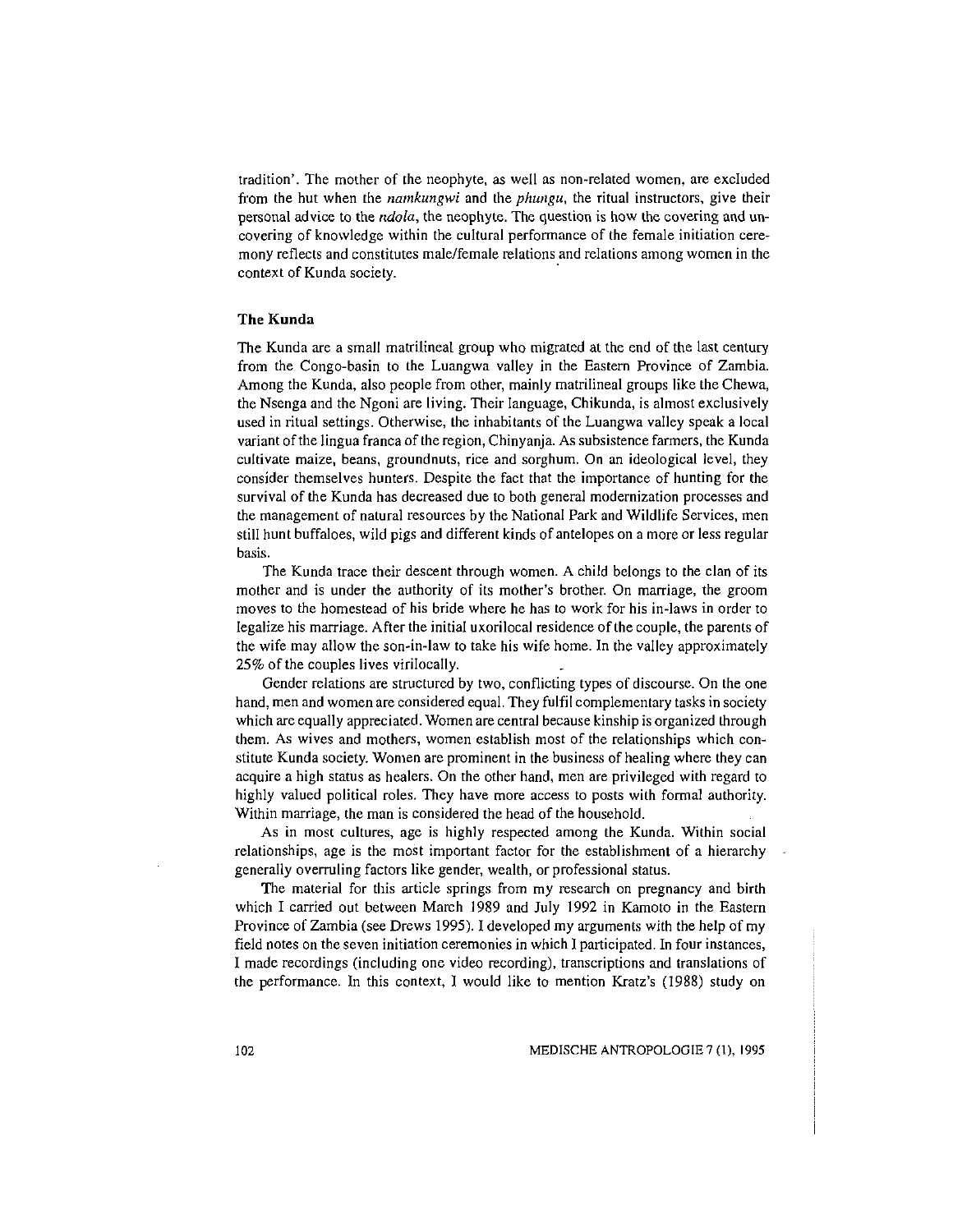womanly transformation in Okiek initiation which was most inspiring for my theoretical outlook on ceremonial analysis.

# *Chinamwali*

Somewhere after her first menstruation, every girl has to undetgo the initiation ritual which consists of three main parts. The first part is the seclusion. In former days, the girl was locked up for two to three months in a house where she was instructed on matters concerning family relations, sex, marriage, health, fertility and household activities. These days, the seclusion lasts for the period of a holiday, on average three weeks. The *ndola,* the neophyte, sits barely dressed with a ragged cloth around her hips on the floor with her eyes cast down, while the participants perform their teachings. The *anankungwi,* the mistress of ceremony, orchestrates the different genres of teaching. There is dance, drumming, songs and little spots of drama. Often these genres mix.

Although the *phungu,* the personal advisor of the neophyte, has the task of explaining the message of a certain song or play to the *ndola,* all women can give their interpretation of the *mwambo,* the 'tradition', the teaching to the girl. Often this leads to a lively discussion about norms and morals. After the period of seclusion, tbere is 'the big day.'

On a saturday, all girls and women from the area gather to celebrate the final coming out of the neophyte. The morning is filled with dancing and singing. Many girls and women volunteer to demonstrate their aptness to perform sexually provocative dances and also the *ndola* has to show what she learned in this respect during the time of her seclusion. A lot of songs and dramatized performances are then repeated in the presence of the mature, initiated women. This is also the time of the public humiliation of the neophyte, if she has displayed anti-social behavior in the past. People are asked to ventilate their complaints about the girl and if there are any, the neophyte will be reproached in a harsh way, water will be thrown on the floor of the mud house, and she will be kicked in the mud by the other women. They will step on her, seemingly mercilessly, even kicking her in the face. After this symbolic killing, the neophyte will be helped to get up again and the party continues. Towards the end of this instruction period, some women, the 'outsiders' will be asked to leave the hut for the performance of the *mwambo wamkulu,* the ritualized seduction. After that, only the *phungu* and the *anamkungwi* will stay with the neophyte. The other women gather outside in the yard with the men for the final part of the *chinamwali:* the bringing out of the neophyte. The elders will come out dancing with the *ndola* covered with big pieces of cotton material. The *ndola* is then placed on a mat with her mother and the instructresses next to her. She is now said to 'be like her mother'. Many speeches, especially from the male folk, follow. In former times, this was the moment of shaving. Today, this tradition is only remembered by putting scissors on the head of the *ndola.* The visitors then have to bring their gifts, mainly money, to the girl and her teachers, which they place at their feet. At that occasion, the girl gets new clothes from her father. While the audience is dancing, the girl will go and change and then dance for everybody in her new clothes. The *chinamwali* comes to an end with a *phwando,* beers and a big meal for everybody.

MEDISCHE ANTROPOLOGIE 7 (1), 1995 103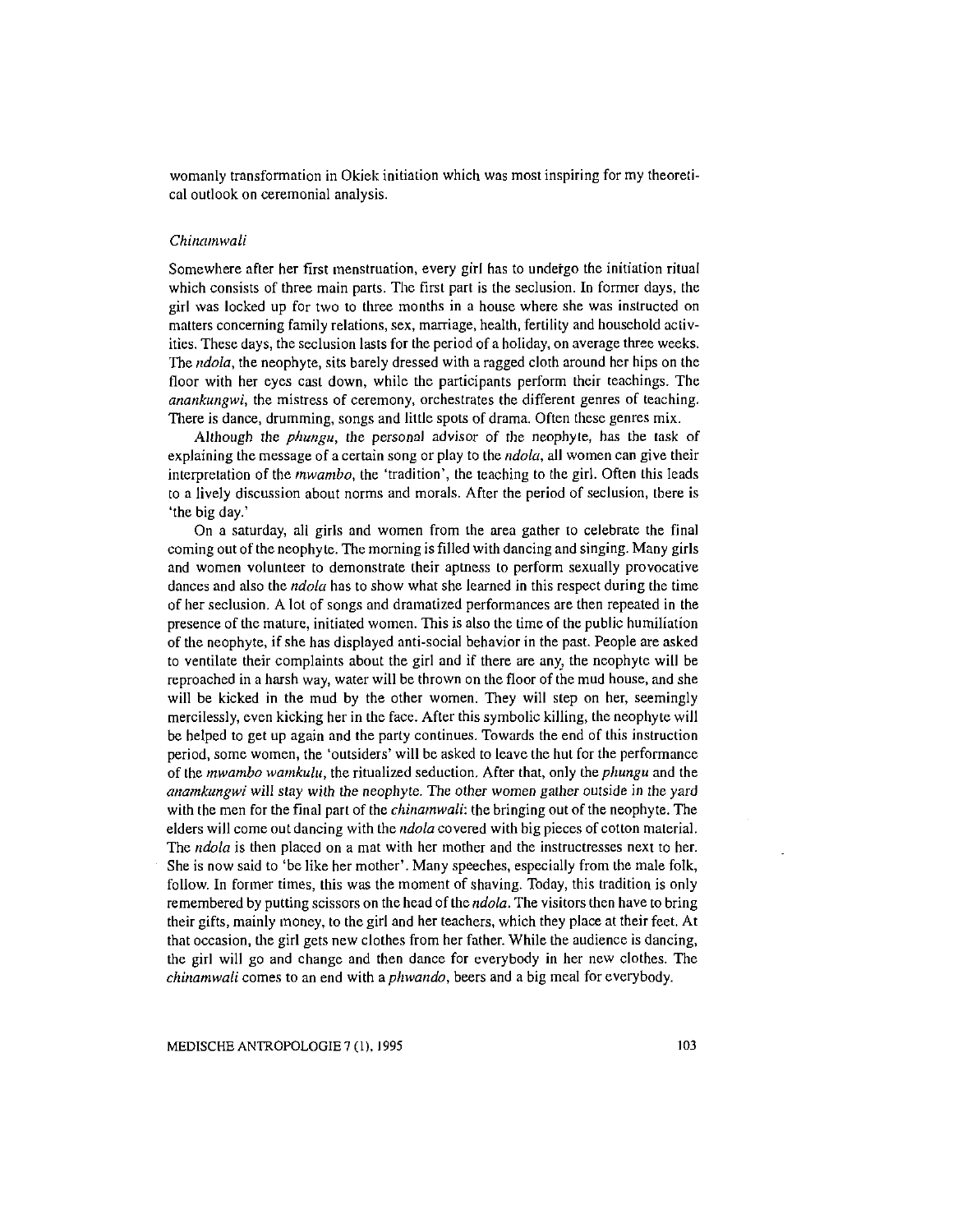Since Malinowski we have come to see ceremonies as pragmatic and purposive social action. In this light, *chinamwali* serves to teach the initiate about the behavior she is supposed to display as grown-up woman and full member of her community. Yet, as Richards (1956) claims, the message is not new at all, not even to the neophyte. The instruction is more like a repetition. *Chinamwali* functions to re-emphasize and recreate the social norms to all participants. Cererrionies like *chinamwali* " ... produce historical and cultural continuity as well as changes within that continuity" (Kratz 1988: 25).

Before formulating abstract and seemingly far-fetched anthropological comments on cultural practices of others, I would like to focus on what participants acknowledge as their ceremonial ends. According to the Kunda, *chinamwali* makes a girl 'like her mother'. As the girl has not given birth yet, this is an important statement about the gender-identity of Kunda women. A girl becomes a woman, a mature member of her community not through motherhood, as in many other cultures, but through her ability to be a wife, socially, practically and above all sexually. This perception of womanhood is in line with the general gender identity among horticulturist-hunter groups as outlined by Collier and Rosaldo:

Women's rituals, by contrast, have much less to do with the creation of life than with health and sexual pleasure. It is not as mothers and nurlurcrs that women win ritual status, but rather as sexual beings; cultural conceptions of women acknowledge their role as participants in the heterosexual relationships through which adults organize and manipulate mundane cooperative bonds (1981: 276).

"In *chinamwali* we teach the girl how to please a man; how to be a good wife, and how to make a man enjoy sex with her," an old woman once told me. Isn't this statement an example of the dominant discourse of gender-inequality? Why should men feel threatened by the *chinamwali?* Why should men be against *chinamwali* when this ceremony serves as a powerful instrument of female subordination? But ceremonies do many things at once, as many things are done at once during ceremonies. Like other cultural forms and events they can carry contradictory purposes and interpretations simultaneously. Contradictions in society as we find them also in gender-relations "are embodied in cultural forms and emerge in cultural performance" (Kratz 1988: 4). The tension between men and women unfolds in the contradictory gender-discourse just as much as in the performance of *chinamwali* itself. What annoys men most about *chinamwali* is the fact that women keep their knowledge secret, while it is exactly this secrecy which serves as a source of pride and power for the women. Therefore, I would like to concentrate on performative action where the role of secrecy is constitutive for the understanding of gender identity. But in *chinamwali* women do not only hide their knowledge from men, they also hide it from each other. As this covering and uncovering of knowledge serves to structure the relationship of women with men and with each other, I wi1l focus on different kind of secrecy within the initiation ceremony, namely the covering of the body, objects, and language. As I do not want to come up with a generalized common culture with 'unofficial' versions homogenized out, I will describe the context of knowledge production when turning to particular examples.

104 MEDISCHE ANTROPOLOGIE 7 (I). 1995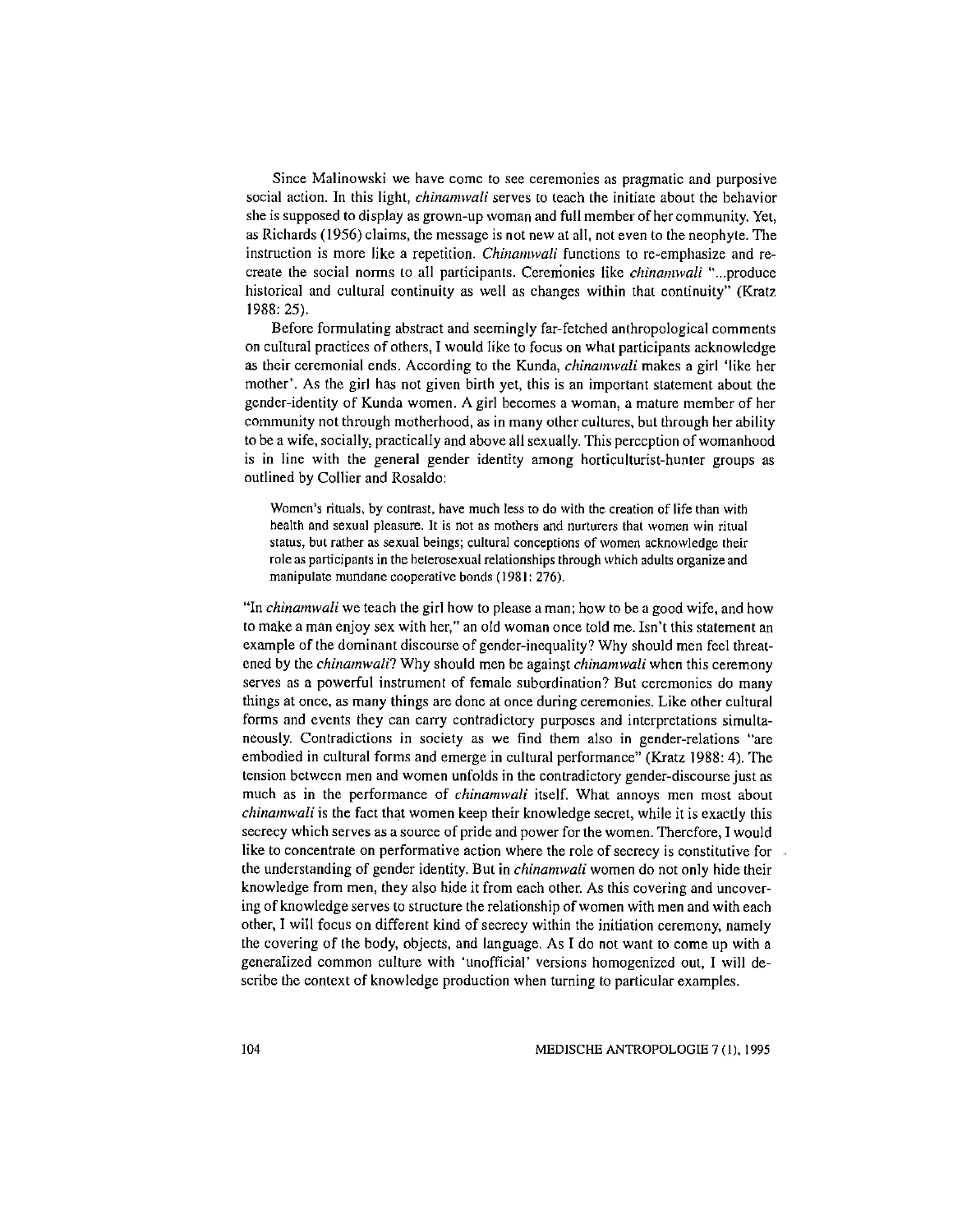#### *Secrets*

One of the definitions of 'secret' given by the Oxford Advanced Learner's Dictionary says "explanation, way of doing or getting something, that is not known to some or most people." Things done in secrecy are done among those who are allowed to know it. These definitions point to the main characteristic of a secret, hamely that it is known at least to some people. Something that is not known at all is not a secret. At best it is a mystery, if it at least startles the curiosity of a sensitive observer. At worst, it is nothing but a void or a gap in our (human) knowledge. There is nothing that we may want to know because we do not even know that there is something to be known. A secret, on the contrary is known to some people (for whom it is not a secret), and we know that they know. We just do not know what they know. This is why the act of keeping secrets is an essentially political act. The keeper of a secret integrates or marginalizes individuals or groups according to his/her own motives. Integration and marginalization of groups can be achieved by many means, the manipulation of secrets being just one. Yet strategic covering and uncovering of knowledge is one of the most powerful acts for the structuring of social relationships, including gender relations.

#### *The covering of the body*

"Women know a lot of things. But they do not tell us. They share their knowledge among themselves. What they do during *chinamwali* is removed from our sight," Mr. Mvula, my language teacher, tells me. The exclusiveness of *chinamwali* plays an essential role in the establishment of a positive gender-identity for women. Women are conceptualized as both knowledgeable and powerful. Their activities are beyond the control of men. The exclusion of men from the ritual emphasizes the physical boundaries between men and women and defines women as a distinct group within society. By the virtue of being secret, *chinamwali* serves two purposes {or the establishment of gender identity. On the one hand it opposes women to men and on the other hand it enhances the solidarity of women amongst themselves. Women are unified as a group through their participation in the ritual. They are inside the initiation hut whereas the men are outside. Inside the hut, the *ndola's* (almost) nakedness marks her vulnerability and her dependency on the other women. There is nothing she can hide from the other women. As a group they are one. To the men, however, the women's bodies are 'covered' by the walls of the ceremonial house and will only be 'uncovered' in the final ceremony of the 'coming out' where men and women celebrate together. *Chinamwali*  not only stresses the opposition between the sexes but also their complementarity. In the end, men and women come together in the festivity of the *phwando.* The *phwando*  can be interpreted as an image of men and women joining hands through their contribution of distinct but equally essential services and products. Men and women celebrate equally the integration of the *ndola* as a mature member of their community.

The *ndola* is now 'like her mother.' She has achieved her status not through procreation but through the proof she has given of her social and sexual abilities. She will contribute to the growth of society not through politics – which is ideologically the domain of men- but through the establishment of heterosexual relationships. She will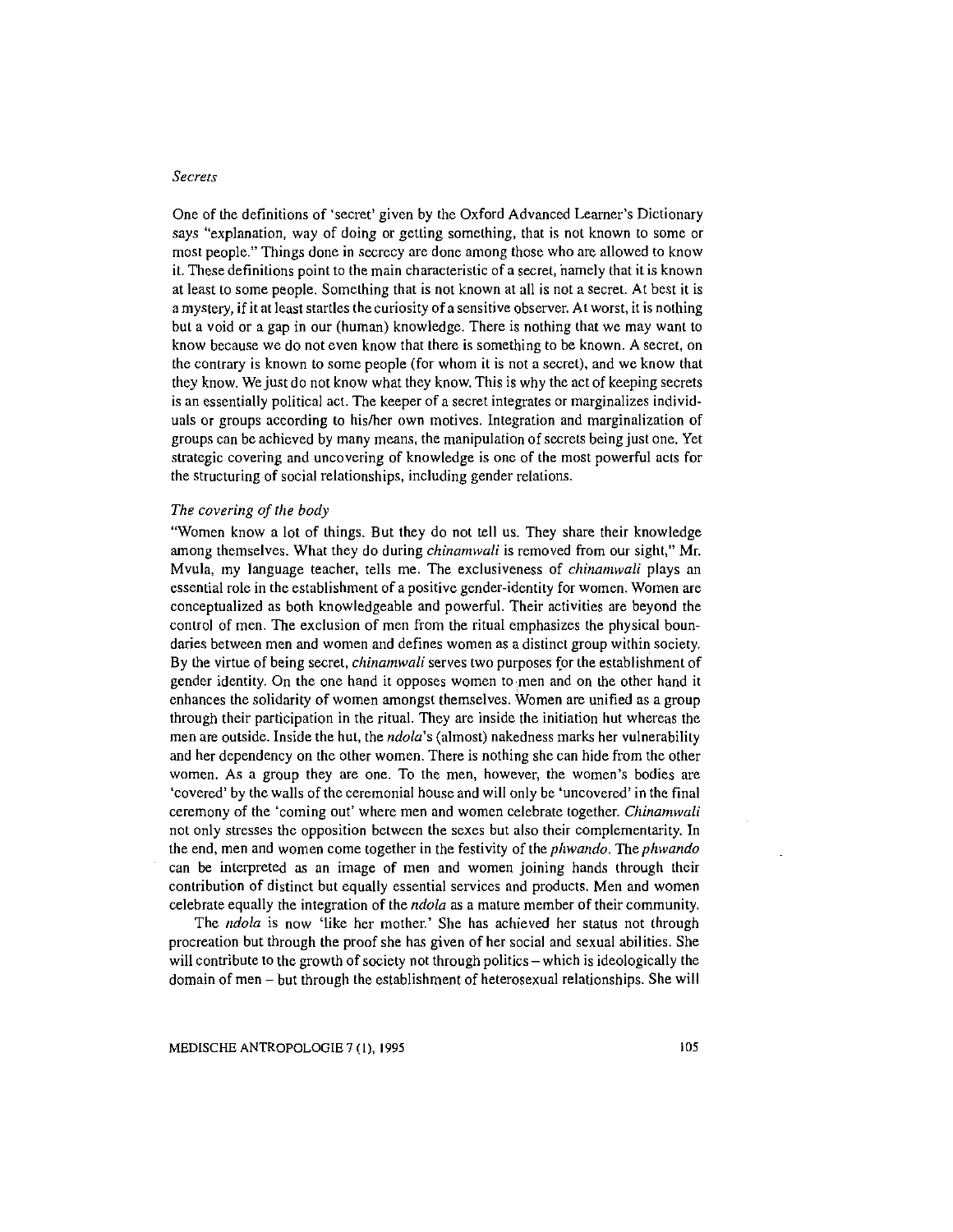gain access to male labour and goods important for herself. her matriclan and society in large through the successful handling of her sexual powers. By wearing the cloths of her father, the *ndola* acknowledges the role of men as providers. In *chinamwali,* the *ndola* 'earns' the father's cloths through the proof she has given of her social and sexual abilities, just as in later life she will earn a man's financial support through sex. In the West a woman looses status and respect through this kind of exchange because of the devaluation of the body (with regard to the higher qualities of the mind) and the negative moral connotations of female sexuality. Among the Kunda, however, a woman gains status through her sexuality. If she does her job well, she energizes her husband who will be motivated to work harder in order to please her and her relatives. Female sexuality is a source of pride and power which enables women to transform society through the establishment of alliances.

Many of the acts of covering and uncovering *chinamwali* are symbolical and their function is mainly metacommunicative. It is not important *what* is covered or uncovered but *that* it is covered or uncovered. The act of making secret confers a surplus of meaning on the content of the ritual performance and thus gives extra weight to its message. The covering and uncovering of the *ndola,* the neophyte, is an example of such a symbolic secret. Everybody in the village knows the girl who is being initiated. Her identity cannot be concealed by covering her under a pile of blankets when bringing her to the hut of seclusion. Nor does anybody wonder who might be under the *chitenje* (the material of a wrap-around-skirt) when the old women lead the *ndola* out of the seclusion hut to a tree somewhere in the middle of the village before removing the *chitenje* in the act of the 'final bringing out.' One might argue that the covering and uncovering of the neophyte is not done for the sake of secrecy but for the sake of something like an extended seclusion, which according to Mbiti symbolizes "the concept of death and resurrection: death to one state of life and resurrection to a fuller state of living" (1969: 115). But symbols are never unequivocal. As possessors of multiple meanings, symbols can be interpreted in many ways. Yet, I would not like to call the covering of the neophyte an 'open secret' as this term wrongly suggests the existence of clearly marked boundaries between a 'real' secret (as something hidden) and an 'open' secret (as something widely known). In my opinion the difference is relative and secrets only vary in transparency. The degree of transparency reflects contradictions inherent of society just as much as the manipulation of secrets constitutes social relationships.

#### *The covering of objects*

On the 26th of August 1989 I was invited to a *chinamwali* of Rose's sister Jane. Rose is a dresser of Kamoto Hospital where I live. She is also the best friend of Mary, my research assistant, a mother of four.

Although *chinamwali* is a secret ceremony, Kunda women are willing to share a great part of their secret knowledge with female cultural outsiders. As a matter of fact they feel proud to do so. Women consider *chinamwali* as the core of their civilization. Sexual knowledge transforms humans from primitive beings into full, socialized persons. Kunda women perceive the sharing of knowledge on sexual matters with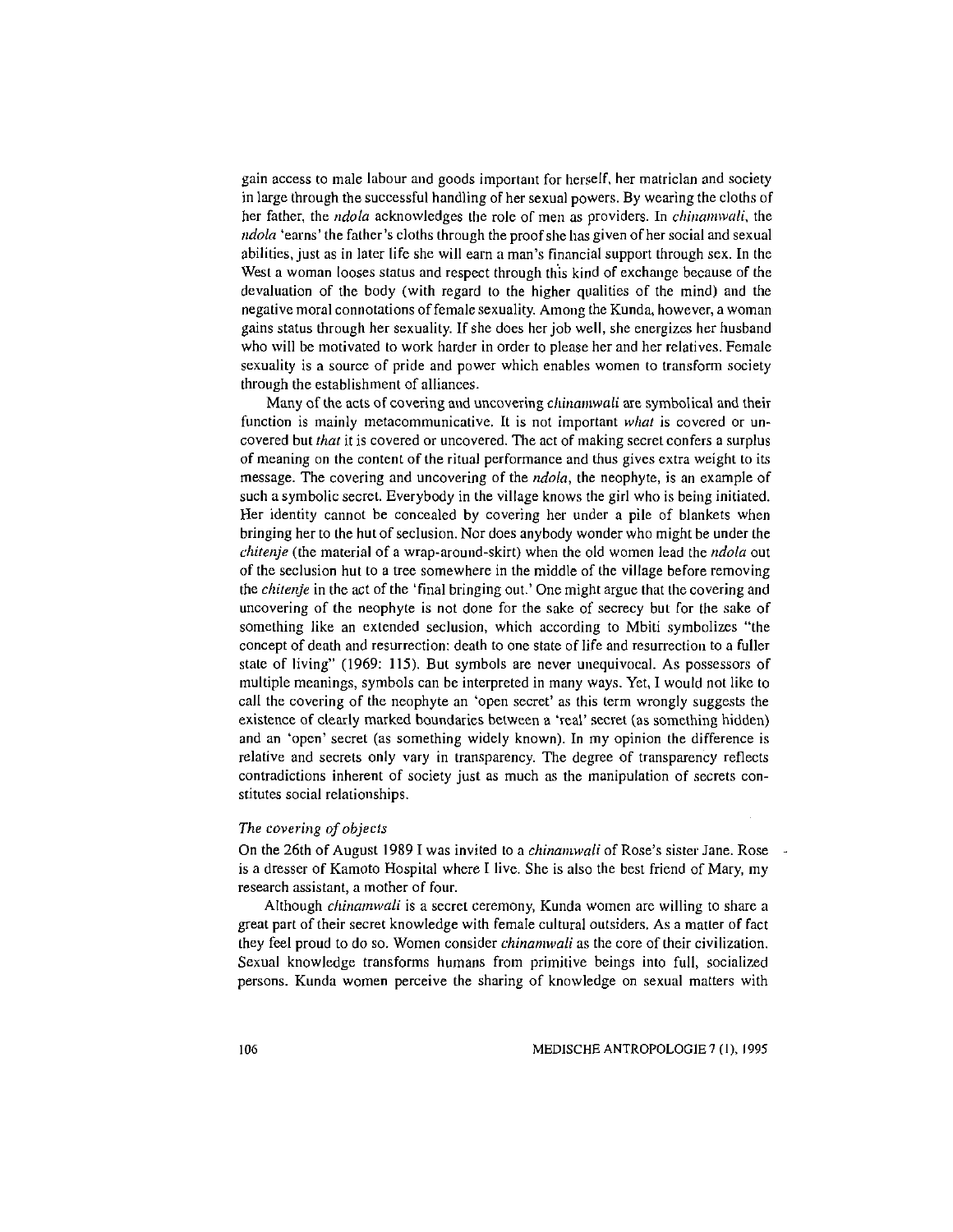**people from other ethnic groups as a mission which will enable others to improve their society. Allowing anthropologists like me to participate in the initiation ceremony, emphasizes the Kunda's sense of cultural competence and even superiority. I was encouraged to spread the Kunda teachings among my own people, although there was some ambiguity with regard to men. Preferably men should know about the secrets of**  *chinamwali* **through their wives. As this channel of communication would be impractical in my case, the women said that writing about chinamwali would be a good alternative.** 

**On Rose's invitation, Mary and I go to the neighbouring village where the**  ceremony is held. A *chinamwali* usually celebrated for only one girl, but during Jane's ceremony four girls, all from one family, are initiated. When Mary and I enter the hut, the four girls are sitting on the floor, their legs stretched. Their heads are bent, their eyes **downcast. They wear** *afunga,* **a very short piece of cotton material around their waists**  and white bras. In the middle of the room, there is a big pieee of cloth covering some **objects. Many women try to squeeze in. For the sake of privacy, the windows remain**  shuttered. It is dark in the room and the air is bad. It is very hot. The elderly women sit around the cloth. It is noisy, but eventually everybody sits down and the rhythm of the **drums supersedes the noise. The old women start daneing together with the initiates**  around the cloth. After a while everybody takes a tip of the cloth, slowly lifting it up **while dancing round in a circle. In the semi-darkness of the room, I can hardly recognize the objects. But the older women draw me closer to the centre. "Have a close**  look," they are whispering from all sides. As if I could read the meaning of the objects from their outer appearance! I see a wheel with spokes made of wet, grey elay. On the wheel are white, red and black spots. In the centre, on the nob they have placed many pumpkinseeds standing up making it look like the fur of a hedgehog. Next to the wheel **are other objects of clay: two sticks, two little grinding stones, three stones with a little**  pan on top, and on a plate a piece of clay with feathers stuck into them. All objects are **taken and put in a cupboard except for the wheel which stays on the floor.** 

**The** *anamkwzgwi* **takes one** *ndola* **and dances with her on the heels around the**  wheel. At times, they use their hands for support. The *phungu* dances with the next *ndola* until all four have had their turn. Then the *phwzgu* takes the thumb of the *ndola*  **and presses it on the nob of the wheel. The onlookers throw coins on the wheel. The**  *phangu* shows the girl how to move her fingers: with her thumb and her forefinger she has to walk from the white spot to the red spot and then to the red spot, always coming **back to the centre, until she passed the whole circle. Whenever the girl makes a wrong**  move, the *phungu* hits her slightly and corrects her movements. Apparently, the girls **have not done this exercise before and they make a lot of mistakes. After all girls have**  walked with their fingers around the wheel once, they sit around the wheel with their *phungu* (every neophyte has one). Then they start to dance on their heels, leaning on their hands. With their feet, they tread down the wheel. After its destruction, they make a ball out of the clay and put it on a plate. Somebody comes and pours water on the **place where the wheel has been before. The** *anamkungwi* **starts another dance on her** heels and hands on the spot of the wheel. Her buttocks are close to the floor, but the *anamkwzgwi* **makes sure that her dress does not become wet. The** *ndola* **who follow her** 

MEDISCHE ANTROPOLOGIE 7 (1), 1995 107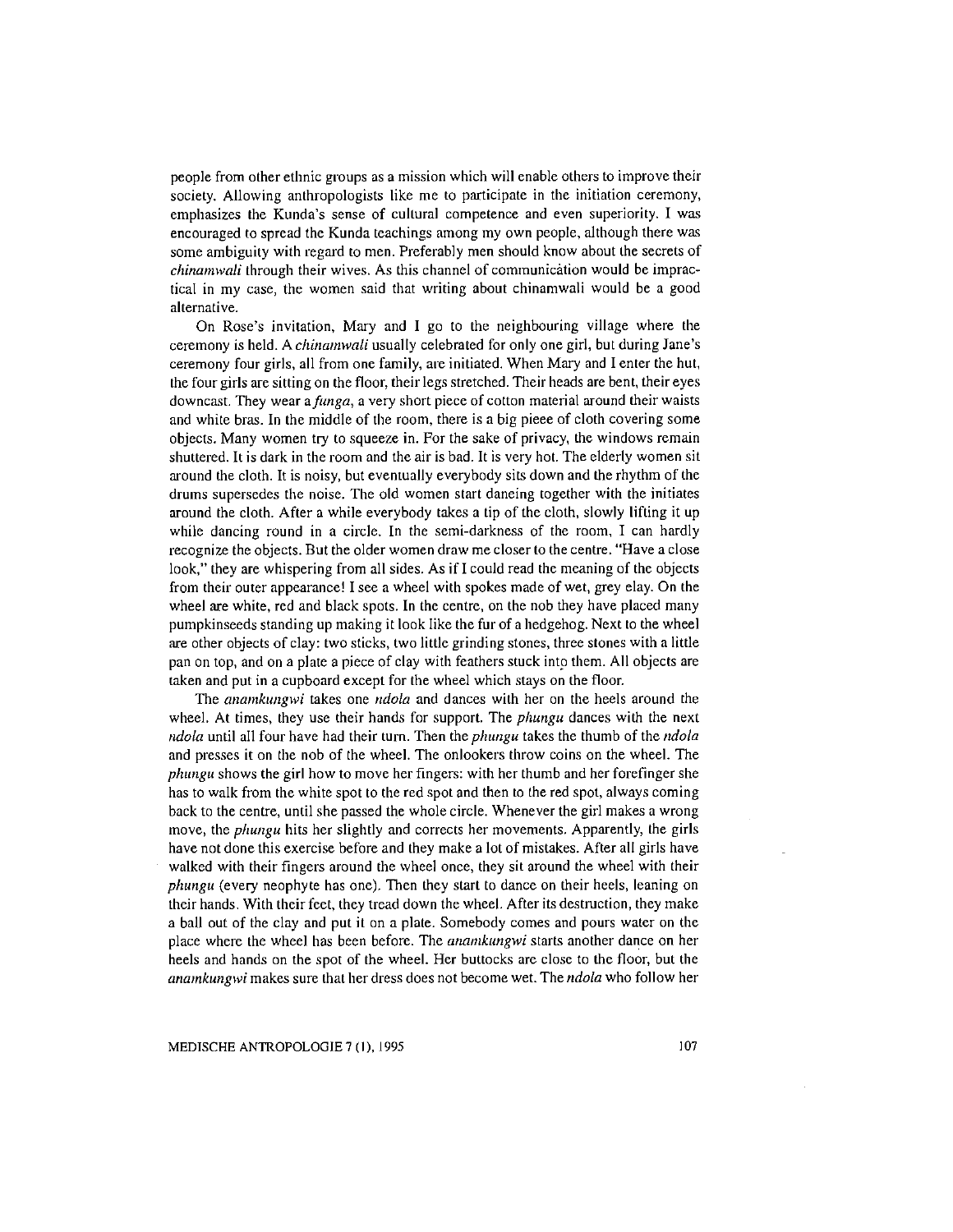example, however, must mop the floor with their buttocks. The *nnvambo* (tradition) of the wheel is over and other dances, songs and plays follow.

As I did not get the meaning of this *mwambo,* I later asked Mary for an explanation. Here follows a fragment from the (translated) interview I had with her three days later at my home.

A(nne): What were these objects under the cloth?

M(ary): They were the *chiiango,* which also means 'punishment.' The wheel represents the nakedness of the woman. The red spots stand for the menstruation, the white spots for the time when the woman stops bleeding, and the black spots are the pregnancies of a woman. The nob of the wheel is the image of the woman's genitals. They are in the middle and this is where you have to come back every time. The two fingers which the girls used to walk around the wheel signify the union between a man and woman, their coming together in intercourse. When the girls placed their fingers on the wheel, the other women wanted to bless them, wishing them luck in their lives as women. Therefore they threw the coins. The meaning of the wheel was explained to the girls by their *plumgu.* Every girl has her own *plumgu.* That is the woman she went to see when she first menstruated. During *chinamwali* the *phungu* will whisper the meaning of the *mwambo* or the *chilango* in the girl's ear, so that she knows.

After having explained to me the meaning of many more *vilango* (plural of *chilango)*  which I had seen during Jane's initiation ceremony, Mary asked me not to reveal these secrets to anybody. This was a real secret, a *chinsinsi!* As I outlined before this prohibition refers to cultural insiders, people living in the Kunda community, people who could use the secret knowledge to enhance their status in society. *Chinsinsi,* if you look at the root of the word, means in Chinyanja 'the big inside of the inside' which exactly reflects what secrets are about. I got confused: "But this is the secret of all women, I can tell this to other women, can't I?" "No," Mary explains to me

because these days people do not want to share their Knowledge. They are just jealous. There are even *phungu* and *anamkungwi* who just move their lips when they are supposed to explain the meaning of a certain *chiiango* to the girl. Girls are not instructed well any more these days. But when it is found out that the *phungu* wanted to keep her knowledge for herself, she will not receive her payment. If she did her job well, she might even receive a dress or a *chitenje.* But well, it is not what it used to be. In my time, I was secluded for three months. I was only allowed to cover myself with a *kafunga,* the bark of a tree, nothing else, let alone a bra. No, we women then were really united. Now, the elders want to keep the information for themselves just for the sake of status. The more difference in knowledge, the better for the one who has more knowledge, because they gain even more respect and power. This is why the *anamkuugwi* wanted the public to believe that they were dancing a real old song and tell them: "No we don't tell the meaning of it. This is from very long ago." No, these days they can uncover the objects, but not their knowledge.

*Vilango* are symbols; symbols not only of the knowledge they represent, but on a metacommunicative level they also function as a symbol of the knowledge of the elders. By lifting the cloth, they can be revealed, the knowledge of the elders can be shared. The *vilango* are seen by everybody. The message is clear: all women are one,

108 MEDISCHE ANTROPOLOGIE 7 (1 ). 1995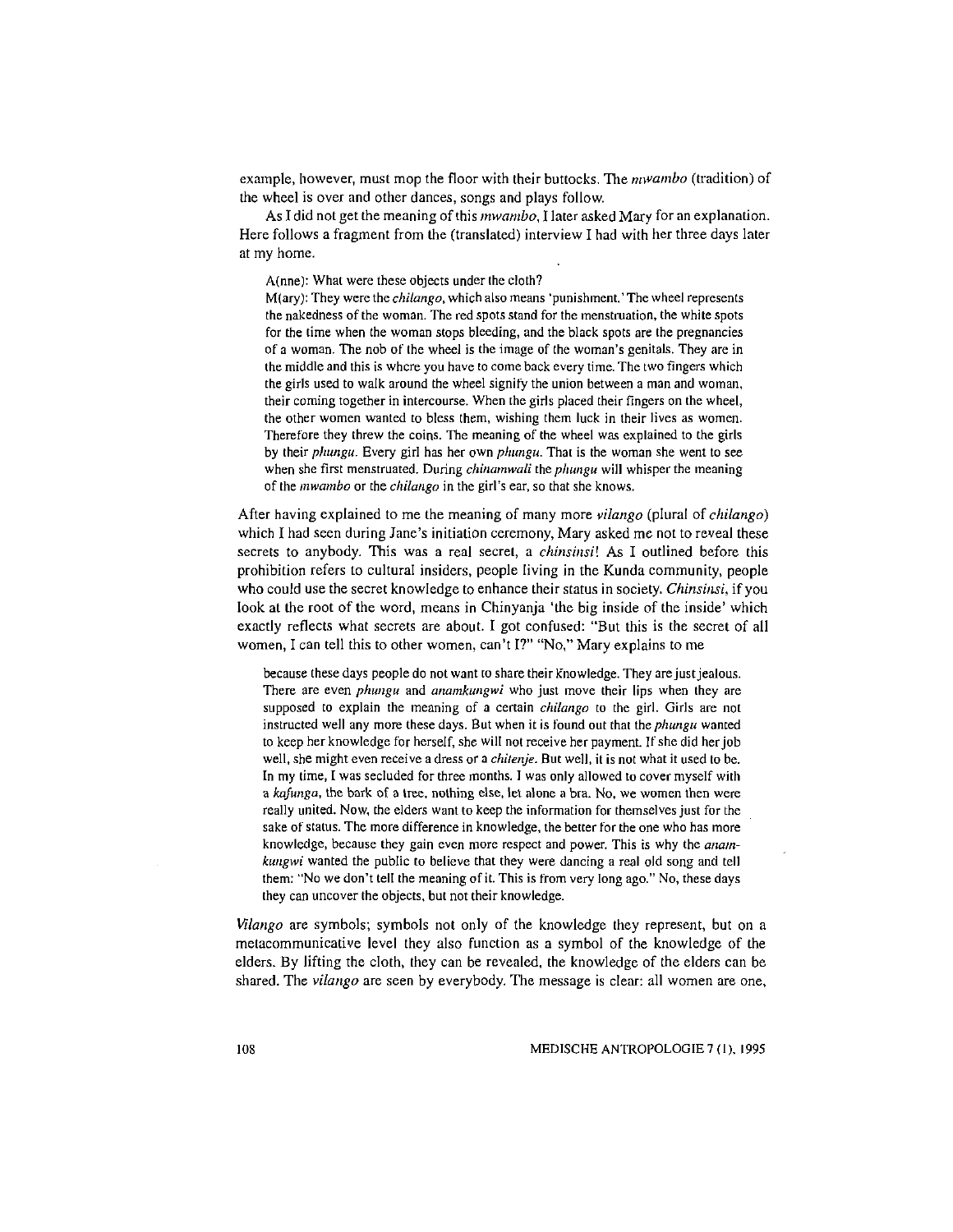they belong to the same group. But as in all groups there is a difference in power and status amongst its members. And because *vilango* do not speak for themselves, their meaning has to be explained. As the elders have the knowledge of the *vilango.* they will use their privileged position to increase their status. The solidarity amongst women ends where age hierarchy becomes more important. Whether or not the elders are willing to share the secret will depend on their evaluation of the situation.· By keeping the secret, they can enhance their own status. But for the good of the community ,and in the final analysis for themselves as well, the elders must share at least part of their knowledge.

The wheel ceremony stresses the centrality of the woman's genitals as the means to establish and maintain heterosexual relationships. The *mwambo* of the wheel also points to the fact that, although sexuality is central, there is no escape from the natural rhythm of menstruation and motherhood which are part of the gender identity of a Kunda woman. A stable conjugal relationship gives a woman access to male products (money) and labour. She also gains status within her matriclan because she provides the group with extra man-power. Man-power is erucial in the Kunda society where the sons of a matriclan leave their home and live with their wives after marriage. The shortage of men in a matriclan can only be corrected when the daughters bring in their spouses. While the young woman increases her status through marriage, she is at the same time subjugated to both the man whom she has to acknowledge as her superior and the elders ofthe matriclan who use her sexuality to keep an extra male-worker. The age hierarchization between women is constituted and reflected through the covering of objects and the covering of meaning, the refusal of the elders to give the appropriate interpretation. The power of the elders is also expressed through the fact that the neophyte must walk with her fingers where the elders say and the humiliation of having to mop the floor with her buttocks.

# *The covering of language*

Acts do not provide the observer with clues about how they are to be interpreted. Speech acts, on the contrary, interpret themselves due to their reflexive structure. The illocutionary part determines through a pragmatic commentary how the utterance should be decoded. Speech acts make comments on the intention of the speaker. But this performative sense of a speech act is only revealed if the listener speaks the same language and enters the life-world which is shared intersubjectively within one speech community (see Habermas 1990: 60-61 ). The use of marked *codes* like a secret language, however, counteract this naive assumption of the intersubjectively shared life-world of a speech community. Language competenee, just like knowledge and power are seldom shared equally within communities. The question then is why the elders should use Chikunda in the *chinamwali-songs* while this is not understood by the girls to whom the message of the song is directed. Competence in religious or secret language reflects and creates power. I would like to argue here that in the communicative setting of the *chinamwali* the Chikunda songs cease to be speech acts, acts which partly interpret themselves. The referential focus of the text of the songs is obscure and so is the intention of the speakers. As there is a sound, rhythm and music, however, the song turns into an ordinary act, something that happens without offering a clue for its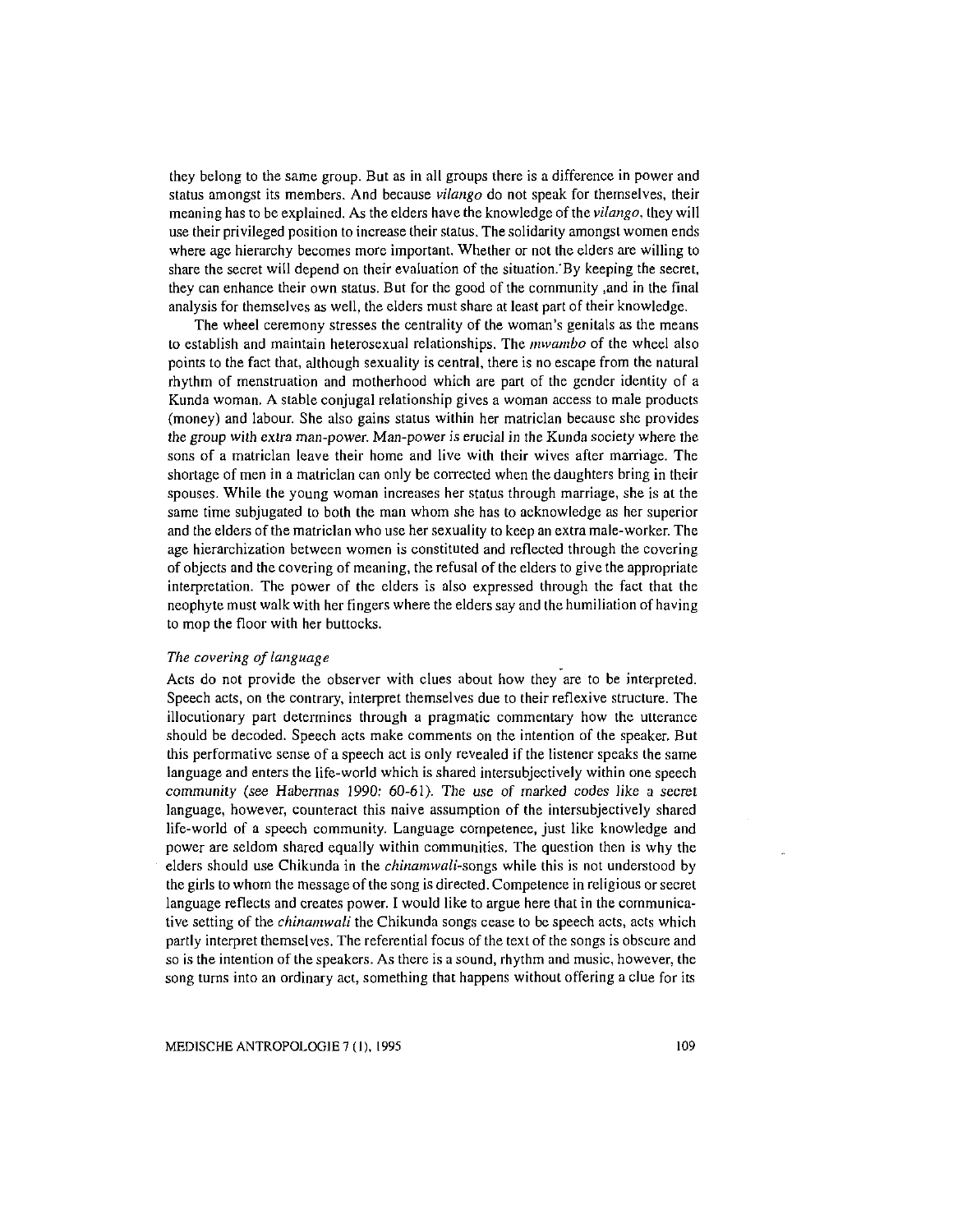interpretation. As an act, the song serves as a symbol of the power of the elders. Just like the *chilango* of the wheel can be seen, but not understood without explanation, the words of the song can be heard but not understood without the explanation of the elders. Singing the song in Chikunda is similar to lifting the cloth from the *chilango.* It uncovers part of the knowledge of the elders, while at the same time reminding the girl of her dependency of the elders for the full undersianding of the secret. On this level, the secret of the *chilango* and of the song serves two purposes. First, it establishes the authority of the elders and second, it marks the content of these secrets as sacred and extremely valuable. When Misozi, the daughter of one of the nurses of Kamoto Hospital was secluded, I heard the following song:

Katewatewa kwalume anabvene tewa londo. Aliye walanga tewa.

1 understood what most of the readers of this article will have understood: nothing. Misozi, on the other hand, must have got at least a faint idea of the subject. Alume is a word that appears in many other Zambian languages, not Chinyanja however, for 'man.' *Anabvene* could also be guessed meaning 'of somebody else' *(wa wina* in Chinyanja). So Misozi might have known that the song was about the husband of somebody else, of another woman, not hers. The meaning of the song, however, had to be explained to her, just as Mary explained it to me. A woman is not supposed to treat a male friend like a husband. If he is the husband of another woman, you should not please him. You should not make yourself beautiful for him, dance or cook for him, but especially not have sex with him so that he forgets his wife at home. It is only friendship that you share with that man, not marriage. If you did such a thing, you never learned your lesson well during *chinamwali,* Mary told me. The secret of the language was uncovered for the sake of solidarity amongst women. And if not solidarity as such, then at least the limitation of the destructiveness that springs from sexual competitiveness. As in *chinamwali* the power of a woman as a sexuaLpartner is celebrated, this message is essential. A woman must not misuse her powers, but use them for the good of the whole community by creating legitimate sexual relationships. The use of Chikunda underlines the importance of this message.

While the use of Chikunda enhances the value of a certain message, the absence of language, that is absolute silence, marks a performance as 'holy.' In *chinamwali* there is only one performance like this, namely the *mwambo wamkulu* ('the great tradition'), the ritualized fore-play. Its sacredness is also underlined by the fact that it is more secret than other rituals during *chinamwali.* Before the *mwambo wamkulu* starts most women must leave the room, especially the girl's mother. Only the *anamkungwi,* the *plmngu*  and some of the eldest and most respected women of the community stay for this part. In the *mwambo wamkulu* not even drums are heard. There is a solemn silence when the *ndola* enacts the sexual techniques she has learned during her seclusion. Although the performances of erotic dances and the knowledge of various positions for intercourse are part of the *mawmbo wamkulu,* the main part of it consists of the so-called *kutyole*  ceremony. *Kutyole* is the ritualized massage, washing and shaving which serves as a fore play and should be practised by a couple at least once a month after the woman's menstruation. *Kutyole* is reciprocal: the man shaves the woman's pubic hair, the woman

liD MEDISCHE ANTROPOLOGIE 7 (I), 1995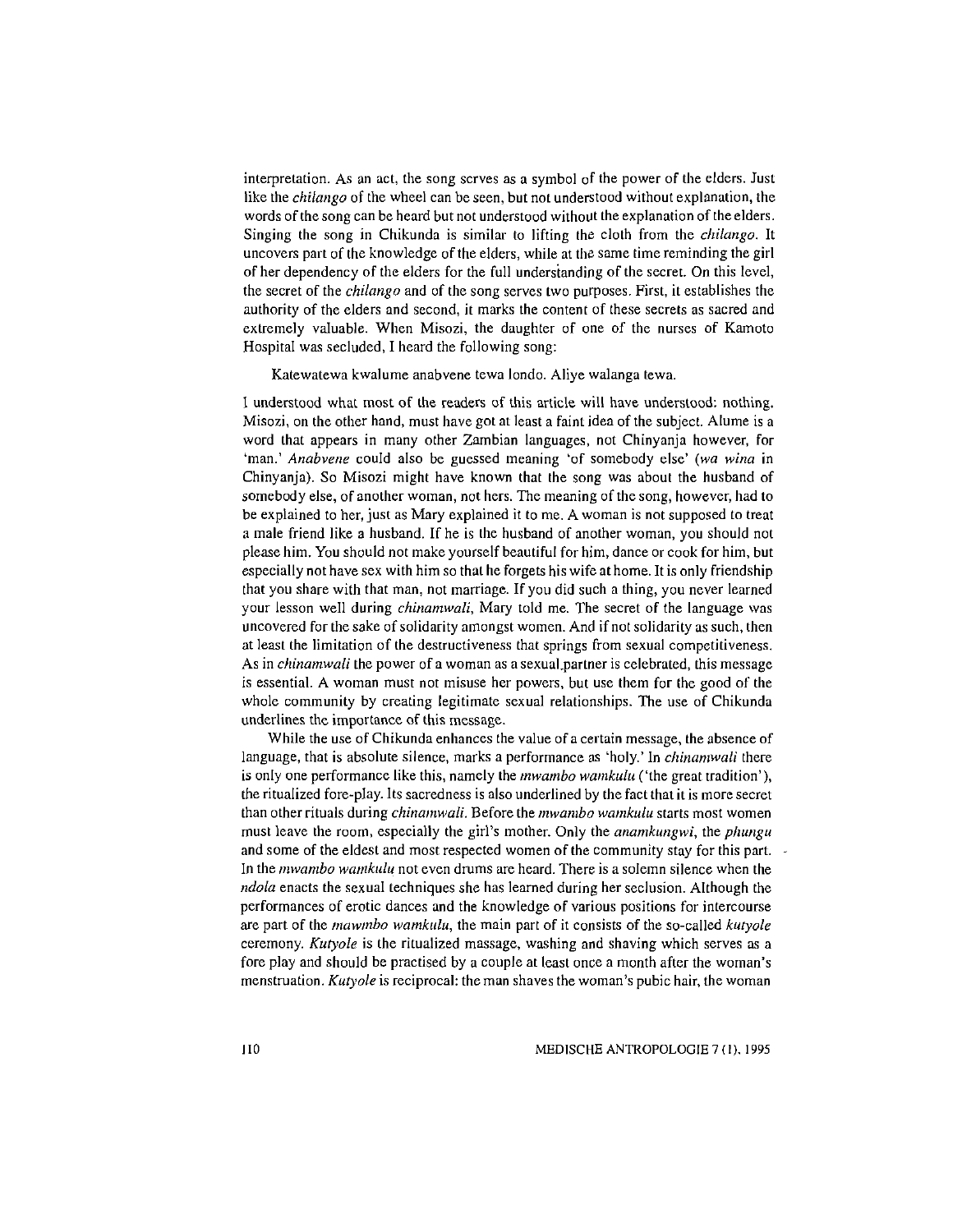shaves the man's. As such it reflects the symmetry prevalent in Kunda gender relations. In *chinamwali,* first the *ndola* lies or sits down while an old woman rubs her body. Then the *ndola* has to show what she learnt and treat one of the old women as if she were her husband. The penis is mimicked by a piece of cloth between the old woman's legs. The massage is more or less real. while the washing and shaving are merely acts. If the audience is satisfied with the *ndola*'s performance, they will make sounds of ululation which also communicates to the women outside that the girl has passed the examination. The ululation marks the end of the most secret part of *chinamwali.* From then on, the participants recover their language (except for the *ndola* who has to remain silent until she is given coins in the final 'coming out' ceremony). In the *mwambo wamkulu*  the woman is celebrated as the 'Sexy Partner' (see Collier and Rosaldo 1981: 302). This ritual stresses her gender identity as a competent and able member of her community. The secrecy marks the message of the *mwambo wamkulu* as the core of the Kunda cultural knowledge. The sexual competitiveness of women which is enhanced in this *mwambo* is tempered by additional teachings as for example in the song *katewatewa.*  A woman should use her sexuality not only to increase her own power but above all for the good of the community.

## **Conclusion**

The secrets of *chinamwali* play an important part in the construction of gender identity among the Kunda in two ways. Through the exclusion of men, a positive conception of womanhood is created and enhanced. By means of its exclusiveness, *chinamwali*  celebrates women as knowledgeable and competent members of the community. As expressed in the remarks of the Secretary of the Reformed Church and Mr. M vula, men have their reservations concerning the display of womanly power in *chinamwali*  mainly because they feel that they have lost territory in their traditional domain of politics due to the centralizing efforts of the modern national state. The fact that only women are allowed to participate in *chinamwali* delimitates the gender boundaries and enhances female solidarity. The use of secrets within the different rituals of *chinamwali,*  however, undermines this solidarity at the expense of the existing age hierarchy. Central contradictions in society are embodied in ritual events in different forms. Sometimes they are partly resolved through the ceremonial performances, whereas at other times the ritual serves to perpetuate existing contradiction mainly through mystifying them. There are three central contradictions in Kunda society which are addressed in *chinamwali* namely the contradiction between individual and community, between men and women and between the generations. The ethnographic material from the *chinamwali*  ceremonies suggests that the first two of these contradictions are partly resolved through the female initiation ceremony, whereas the third is accentuated.

In *chinamwali* women's equality with men and her power are stressed but not as a value in itself. (Just as much as a man's power cannot be self-servant). The celebration of a woman's sexuality should not only serve the purpose to enlarge her own autonomy but also to strengthen the community. In the initiation ceremony a woman is taught how to use the power of her sexuality in the interest of the group. She builds society through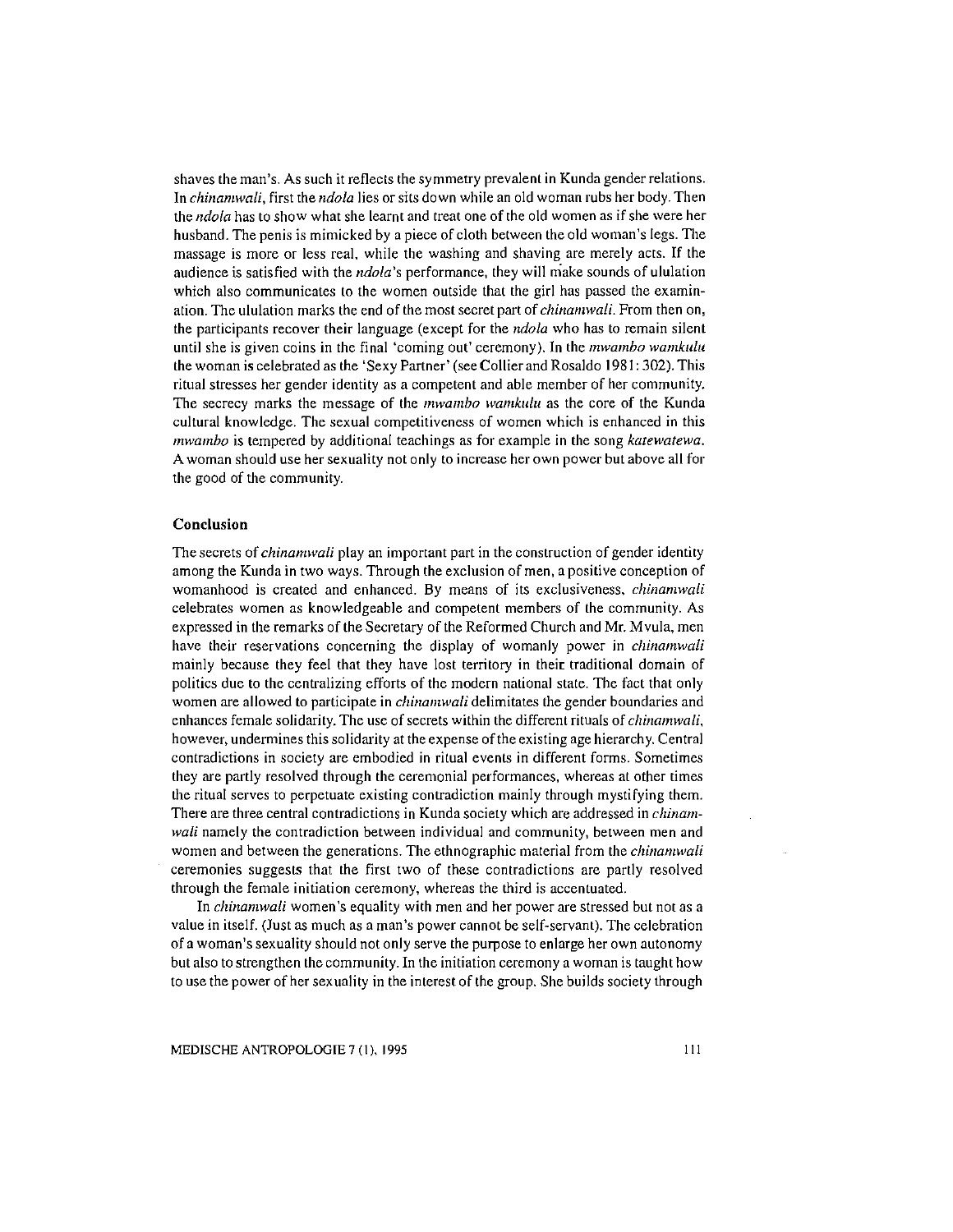the establishment and maintenance of sexual relationships. Through marriage, a woman not only gains a man's emotional and financial support but also provides her matriclan with an extra male worker. In return, her status and autonomy within the community increases.

The priority given to men in public affairs is counteracted through the secrecy of the female initiation ceremony. The contradiction in Kunda gender discourse where gender symmetry is postulated in the presence of accepted male dominance emerges in the celebration of *chinamwali.* The contradiction between male's superiority and women's equality is resolved by making both claims subservient to the common goal of the establishment and strengthening of social networks.

The ritual discourse in which the contradiction between men and women and between the individual and community are resolved is dominated and manipulated by the elderly women who gain from this unifying discourse autonomy, labour and power.

#### *Autonomy*

Through their self-conception as strong, powerful and knowledgeable, women gain a positive gender identity which will eventually enable them to live autonomously also outside a heterosexual relationship. Women demonstrate this autonomy when they grow older and decide to free themselves from their subordination in marriage through divorce.

# *Labour*

According to Kratz (1988: 25) the evocative power and intensity of ceremonial experience "lends legitimation to the tradition, which becomes 'natural', an unquestioned way of seeing and acting in the world." In this way, the concept of male dominance expressed in the ritual discourse of *chinamwali* makes the 'social' work of women (pleasing men) look natural. With such gender concepts, the elders' daughter will serve their son-in-law more willingly who will then stay and render his bride service to the elders.

#### *Power*

*Chinamwali* partly reproduces the structure of Kunda society. The strengthening of social networks contributes to the political stability of a society in which elders enjoy an increasingly privileged position.

Secrets contribute on the one hand to the resolution of one contradiction (gender) while on the other hand to the crystallization of another (age). This is so not so much because secrets are a sign of power but because they create power. Secrets are used in one case to balance the scale of uneven relationship between men and women, and in the other to add weight to the already strong position of the elders. Relationships among men and women and amongst women are structured through the strategic covering and uncovering of bodies, objects and language as practised in the female initiation ceremony. The identity of men and women is not only defined by what they know about themselves but also by what they are supposed not to know.

I 12 MEDISCHE ANTROPOLOGIE 7 (1), 1995